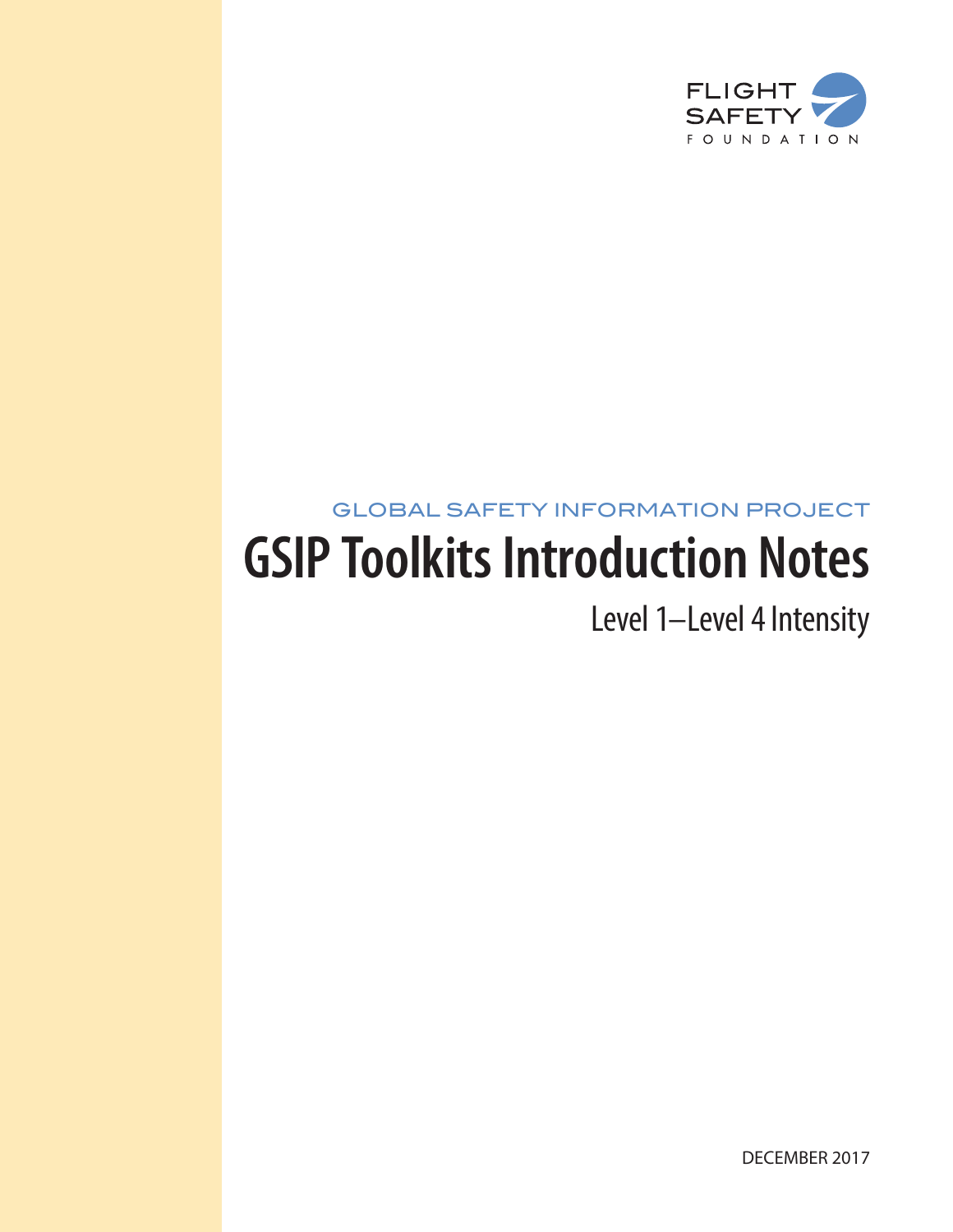## **Table of Contents**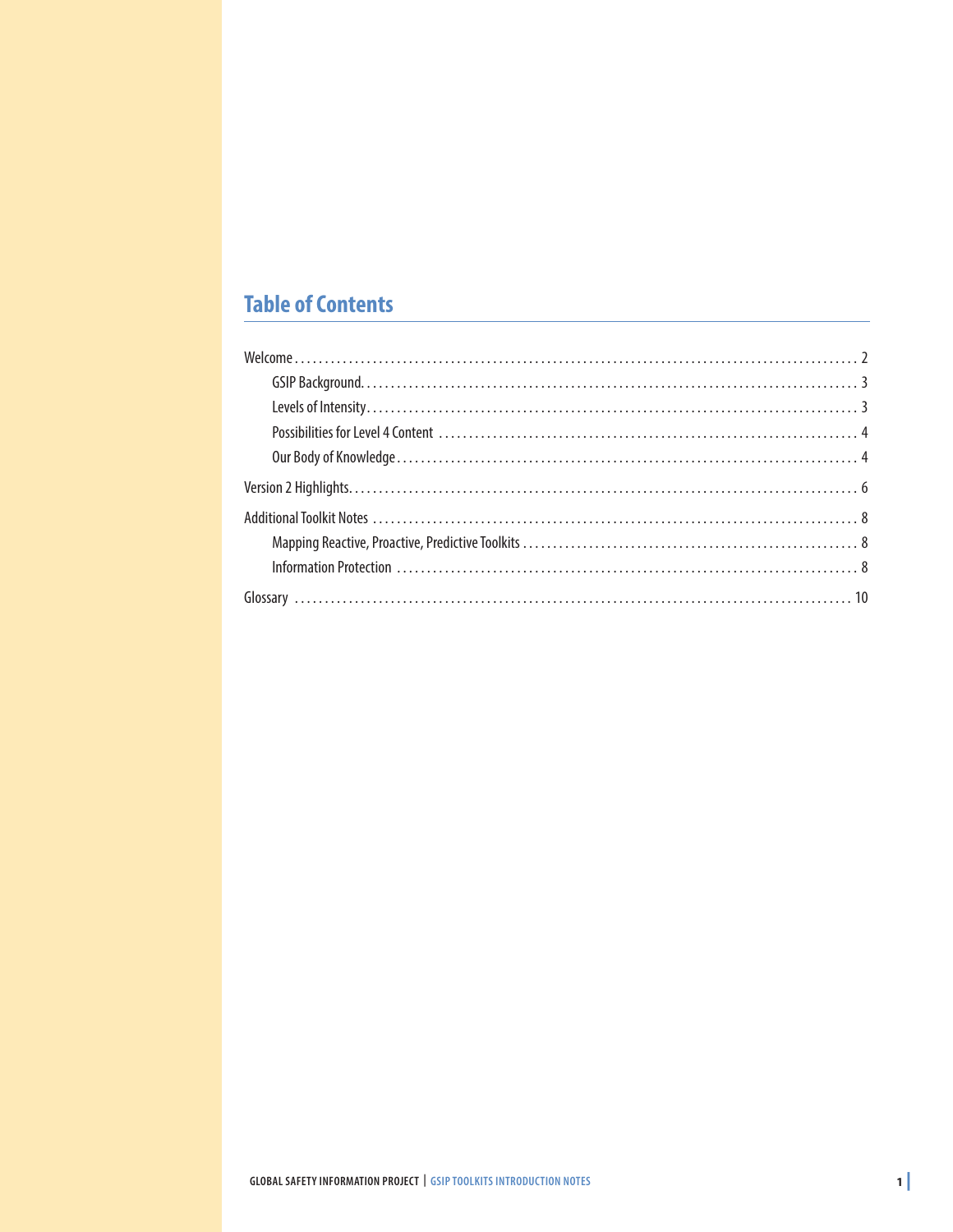

### <span id="page-2-0"></span>**Welcome**

Christery Foundation's<br>
Clobal Safety Information Project (GSIP) toolkits<br>
If you are familiar with our GSIP work to date a<br>
Nur Version 1 toolkits you will notice that this collection Global Safety Information Project (GSIP) toolkits. If you are familiar with our GSIP work to date and our Version 1 toolkits, you will notice that this collection of toolkits offers enhanced explanations, tools and examples from front-line risk managers working in various aviation segments and operations.

If you haven't been exposed to GSIP, we hope this introduction will bring you up to speed. We point out key facts and advice from previous toolkits and direct you to other available resources. See our website [Frequently Asked Questions](https://flightsafety.org/gsip/gsip-faqs/) page for some basic information on this project. We have included highlights of the toolkits' content, notes on additional resources, and a glossary of frequently used acronyms.

Commercial air transport has benefited the most from the advanced risk management we'll be discussing, but the information in our toolkits is applicable to business aviation, charter/on-demand carriers, helicopter operators, remotely piloted aircraft systems operators and other service providers.

These revisions contained in the Version 2 toolkits fulfill our commitment to disseminate the lessons we have learned from our research and stakeholder communication in the past three years. Expertise and funding obtained through Flight Safety Foundation's cooperative agreement with the U.S. Federal Aviation Administration (FAA) made our GSIP research, analysis and toolkit development possible.

Before discussing our toolkits, it would be helpful to address safety management systems (SMS). We expect that most safety professionals are aware of SMSs, which are required under International Civil Aviation Organization (ICAO) Annex 19, *Safety Management.*

ICAO's Annex 19 also calls for hazard identification processes that are reactive, proactive and predictive. It suggests that you should study what has happened and learn from your mistakes; that you should put controls in place to understand risky situations as they occur and take appropriate actions as situations warrant; and that you should try to plan and predict what could happen but hasn't yet.

There is a great deal of material available to help your organization develop and build a functioning, data-driven SMS. Using an SMS provides a methodology for nearly every stakeholder to become an active manager of its own safety. The overall system expects that your organization will "use data from its own operations" to guide itself to safer performance. The methodology is intended to be scalable to fit your business model and size of operation, and there is much room for creativity in applying an SMS to your organization.

But SMS does not always obtain optimum results. Within the large scale deployment of SMS and state safety programs (SSPs), there can be some limitations. We are concerned about issues that can affect continued progress in safety, such as lack of standardization and training for data analysts; duplication of effort within and between organizations; lack of coordination between parallel programs; limited protections for safety data and information; and insufficient development of programs that encourage open reporting of safety issues.

Despite these limitations, the Foundation believes that a performance-based process for safety improvement is necessary as the main accident prevention strategy in today's ultra-safe industry. The challenge is to collaborate on how the industry learns from so many independent risk managers and safety performance trackers. It will not be helpful for all industry stakeholders to "use their data" and come to conflicting conclusions on the actions to be taken.

Our GSIP research shows that industry and government want to continue to improve their safety performance. Organizations that have been examining data for hazards and risks for a long time are always pushing for better data, understanding the risks at a deeper level and suggesting how this understanding can be improved.

That's where our GSIP toolkits come into play. This spirit of pushing boundaries in the search for better performance is what drove us to want to make our Version 2 toolkits aspirational. We set our sights not only on today's best risk management practices, but also on which combination of efforts and collaboration between industry and government might produce the best outcomes for aviation safety.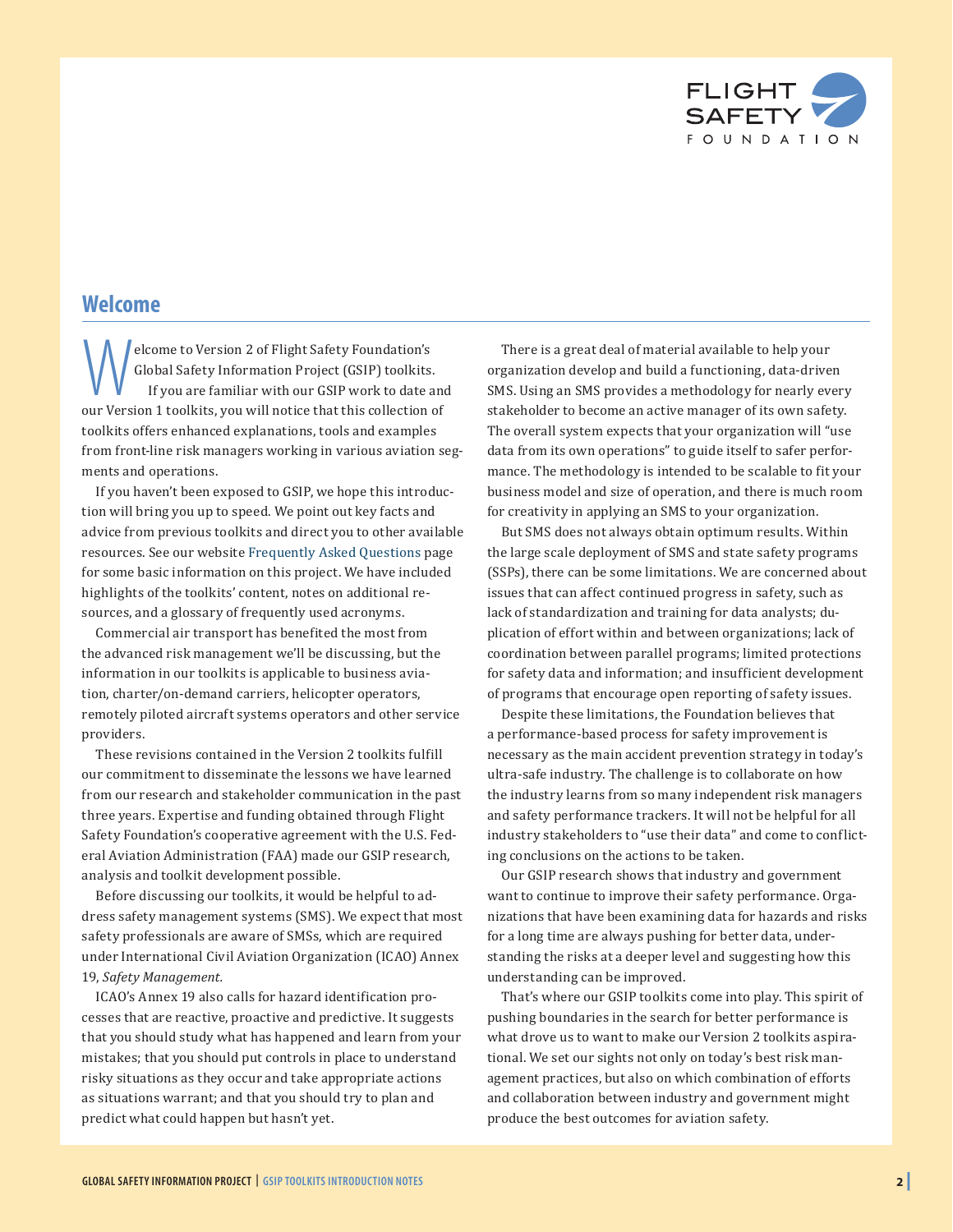<span id="page-3-0"></span>Our toolkits are an attempt to begin to document some of the basic data sources used as industry-recognized safety performance measures and to discuss the typical methods being used in aviation risk management processes. Our toolkits also recognize the reactive, proactive and predictive nature of hazard identification.

#### **GSIP Background**

Why does Flight Safety Foundation feel confident that GSIP recommendations will be relevant to your situation? Our GSIP research efforts, backed by our 70-year history of improving aviation safety, show that aviation stakeholders experience diverse risks but share common risk-management aspirations.

We've interacted with a large number of aviation safety professionals who demonstrate a willingness to share safety knowledge and safety information.

We launched GSIP research in 2015, focusing on cities in the Asia-Pacific and Pan America regions — both of which have high volumes of commercial air transport traffic. Volunteer participants and advisers from these locations took part in surveys and discussions as focus group participants, workshop participants and, subsequently, contributors and commenters. Our Version 1 toolkits and other GSIP reports detail our research rationale, methodology, confidentiality agreement, the states involved, and the numbers and affiliations of participants.

Participants typically said they favor a high level of global standardization of safety data collection and processing system (SDCPS) practices. They also welcome interfaces with the parallel domain of aviation quality standards. Stakeholders want their organizations' SDCPSs to produce optimal and reliable analyses with robust quality assurance; for instance, standards equivalent to those of accident investigations.

Aviation service providers — such as airlines, aircraft maintenance and repair organizations, and air navigation service providers — and civil aviation authorities (CAAs) also favor rapid advancements in SDCPS. Some see no alternative. Sharing global and regional knowledge, operational outcomes of initiatives, and safety information must guide risk-mitigation processes, they say.

In summary, they realize SDCPS techniques will take us all closer to truly knowing how all aviation accidents occur before they occur.

During 2017, Flight Safety Foundation received additional expert validation and continued discussing with stakeholders their best practices, methods and structures. We urge aviation organizations and individual safety professionals to internally and externally compare their safety performance indicators (SPIs) and safety performance targets (SPTs), following ICAO's

guidance. Monitoring of selected SPIs is one of the highpriority GSIP recommendations.

One reason for nearly everyone's intense focus on risk data metrics is the close relationship of these metrics to the concept of an *undesired state*. An undesired aircraft state, for example, is a condition that — in the absence of an adequate response — may lead to an unwanted outcome. The unwanted outcome might be the triggering of a special warning to the flight crew, exceeding an operational limit or contributing to fatalities, injuries and/or damage in an accident.

In this context, our toolkits encourage a common taxonomy. Ideally, the efforts eventually will facilitate your consideration of any other stakeholder's SPIs, SPTs, bow-tie diagram–based analyses and other best practices.

#### **Levels of Intensity**

As we examine hazards in aviation, we make assessments about which types of events are likely to lead to specific accident categories and whether they could lead to fatalities. We know, for example, that runway excursions are less likely to cause fatalities than a loss of control–in flight. We know that some hazards are far less likely to lead to catastrophic events.

So, while we may want to strengthen our capability to defend against most hazards, there are times when we must choose between acceptable and unacceptable risks. Beyond this choice, the depth to which we understand the underlying causes and contributing factors may require additional focus on certain topics because of their relationship to fatal risks. Some hazards present themselves across many different accident categories, and knowing what these common hazards are could lead to solutions providing significantly improved overall performance. The depth and breadth of the effort need to be recognized in risk management. In some cases, knowing what your objective is for risk management may lead you to broader or deeper study.

This leads to the use of *Levels of Intensity* in our toolkits. Some problems are solved with simple data collection and a response, while others require more robust methods of data collection, analysis and information sharing in order to propose adequate solutions. We used the level of intensity to distinguish the common everyday approach to risk management from more extensive efforts.

GSIP introduced the term *intensity level* as a way to meet our risk objectives — and especially to self-assess and consider additional program features over time — by targeting improvements in SDCPS scope and sophistication of data collection and analysis. As your organization adopts higher level intensity features, data analysts will have increasingly comprehensive ways of mapping accident causality.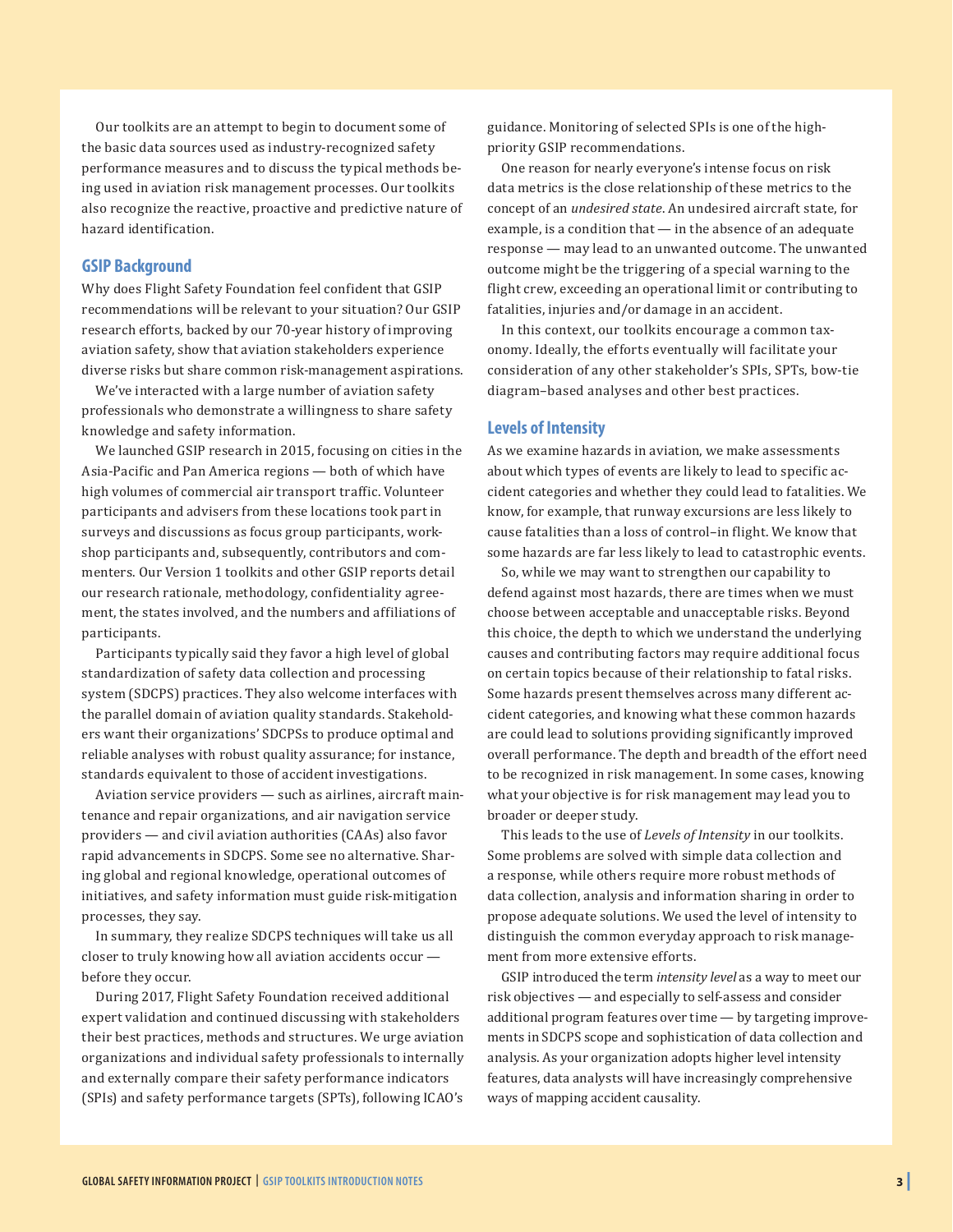<span id="page-4-0"></span>For some tools — such as bow-tie diagram–based analysis — our researchers have found fresh insights compatible with the idea of intensity levels. Such insights can help you to focus on SPIs, to perform better analysis, to standardize discussions of data, and to enhance your prospects for de-identified data exchange and/or safety information sharing.

At SDCPS Level 1 intensity, your SMS (if you are a service provider) or SSP (if you are a regulator) typically obtains quantitative data about accidents, serious incidents and reported operational hazards. You collect these limited types of risk data primarily to understand the most probable and significant threats your organization faces.

You also conduct qualitative analysis of employee voluntary safety reports. The scope of Level 1 intensity includes investigating special events per CAA criteria and generating data from auditing and maintenance/engineering checks and inspections.

At SDCPS Level 2 intensity, your SMS/SSP adds sources to focus on the main drivers of the events and seeks front-line reports of high interest. You add risk data to compare your organization's threats with well-known causes of accidents and hazardous aircraft states. Airlines, for example, use data analyses from flight data monitoring programs. Your analysts then combine multiple data streams to study correlations and causes of safety events.

At SDCPS Level 3 intensity, your SMS/SSP also performs "deep dives" into data that enable you to understand underlying factors. You also seek to understand your organization's most significant safety events in relation to probable causes and contributing factors.

These causes and factors — for example, specific distractions, fatigue, misunderstandings and uncommon disturbing effects — might be contributors to accidents. You would also collect and analyze broader data on causal factors and circumstances. This includes probing many different data streams to thoroughly understand causation and the linkages in a chain of events that could lead to an undesired aircraft state and, if recovery actions fail, to an unwanted outcome.

#### **Figure 1 — Focus of Hazard Identification Within Each Level of Intensity**



We think there is a Level 4 intensity, but have left that level undefined for now.

#### **Possibilities for Level 4 Content**

Often, the organizations that have been practicing deeper levels of risk management ask themselves if they are really working on the highest priority risks or if there is something they could understand better by looking across the entire industry and gathering knowledge from a larger pool of information. Some countries and parts of the industry are trying to put together these processes to consolidate all the safety reporting systems and flight data management systems, combined with public safety information and mandatory reporting systems, to make sense of the data across many operators and organizations.

We have purposely left out the details of anything in Level 4 of these toolkits. We think it takes more time and collaborative effort to gather the characteristics of these kinds of mega-systems and joint efforts. There are only a few examples worldwide.

One is the FAA's Aviation Safety Analysis and Information System (ASIAS), which combines the employee reporting systems from its aviation safety action program (ASAP), several carriers' flight operational quality assurance (FOQA) programs and many forms of data and information from the FAA's systems, including the radar and threaded track information that make up the U.S. air navigation provider operational data.

In time, there will be more efforts like this, and we believe some may be produced without a heavy IT infrastructure. If this is true, we think it may be worthwhile to describe the next level of our toolkits in some way that defines methods to produce a much more integrated approach to hazard identification and study for risks at an international level. For now, keep that in mind as we seek future input from industry stakeholders.

#### **Our Body of Knowledge**

The GSIP webpages <[flightsafety.org/gsip/](http://flightsafety.org/gsip/)> link you to resources to obtain practical information and to communicate with peers and other stakeholders. (The Version 1 toolkits on the website also note the absence of certain resources that participants urgently need.)

Think of the Version 2 collection of GSIP toolkits as a structure of aviation risk management methods as practiced today. Flight Safety Foundation especially welcomes contributions to the GSIP web pages of de-identified examples that illustrate key points of the concepts we discuss for everyone's benefit.

How you've set up SDCPS structures and documented outcomes of risk-mitigation initiatives would be extremely valuable for us to know. We'd also appreciate any feedback about our other content.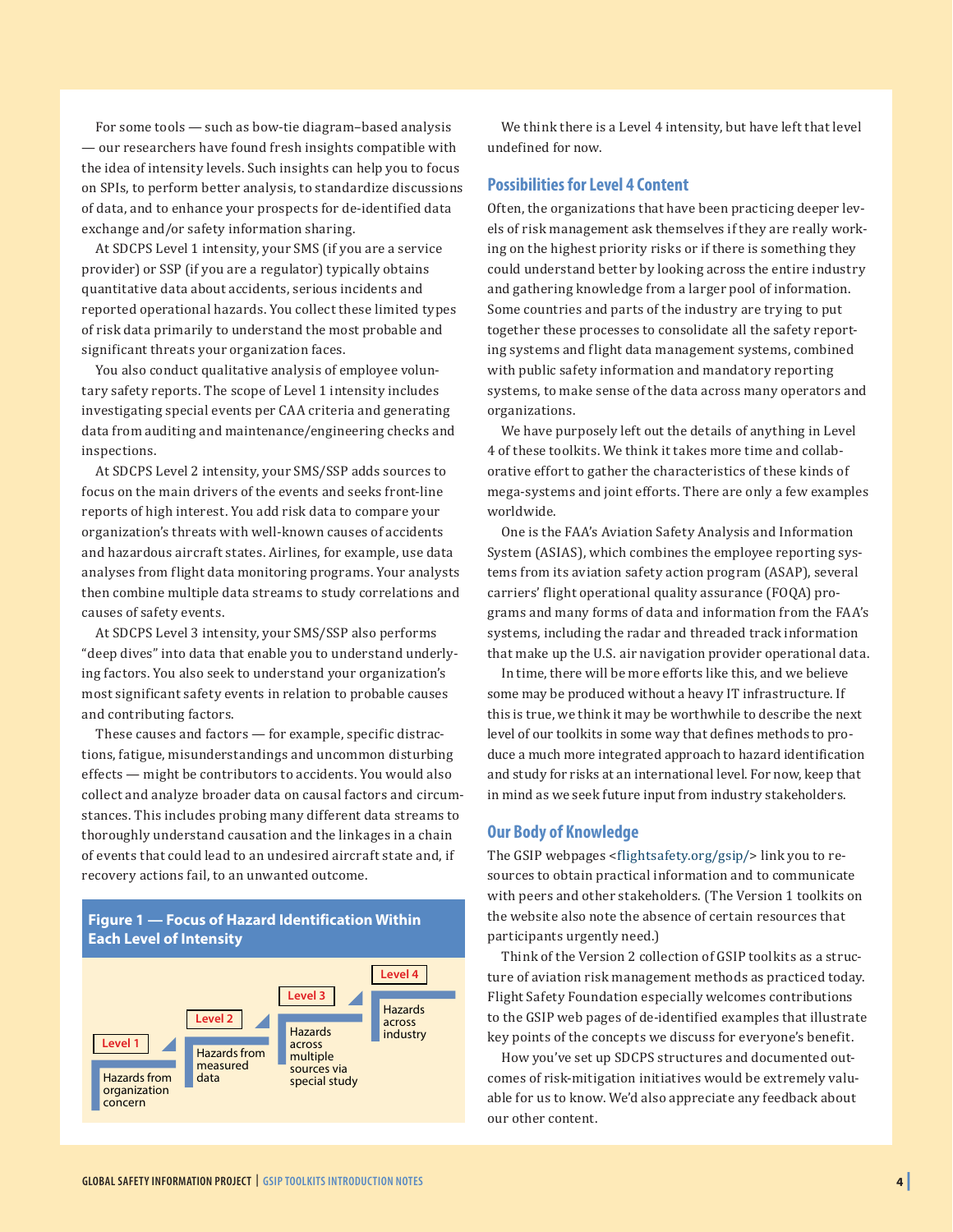Tell us, for example, which GSIP intensity level best characterizes your risk-mitigation activities and why; your predominant SDCPS tools, methods and techniques; your definitions of terms; your specific efforts in external information sharing; and what aspects of information protection you find unsettling.

We're also trying to curate data-visualization examples of ways that safety event data, rates and correlations between

one data stream and others enhance your comprehension and inspire replication of these techniques.

Your fellow stakeholders worldwide will appreciate the chance to learn from your experiences and opinions. Rest assured that as we use your feedback, we will follow confidentiality standards recommended by the FAA and Flight Safety Foundation on vetting materials and protecting your privacy.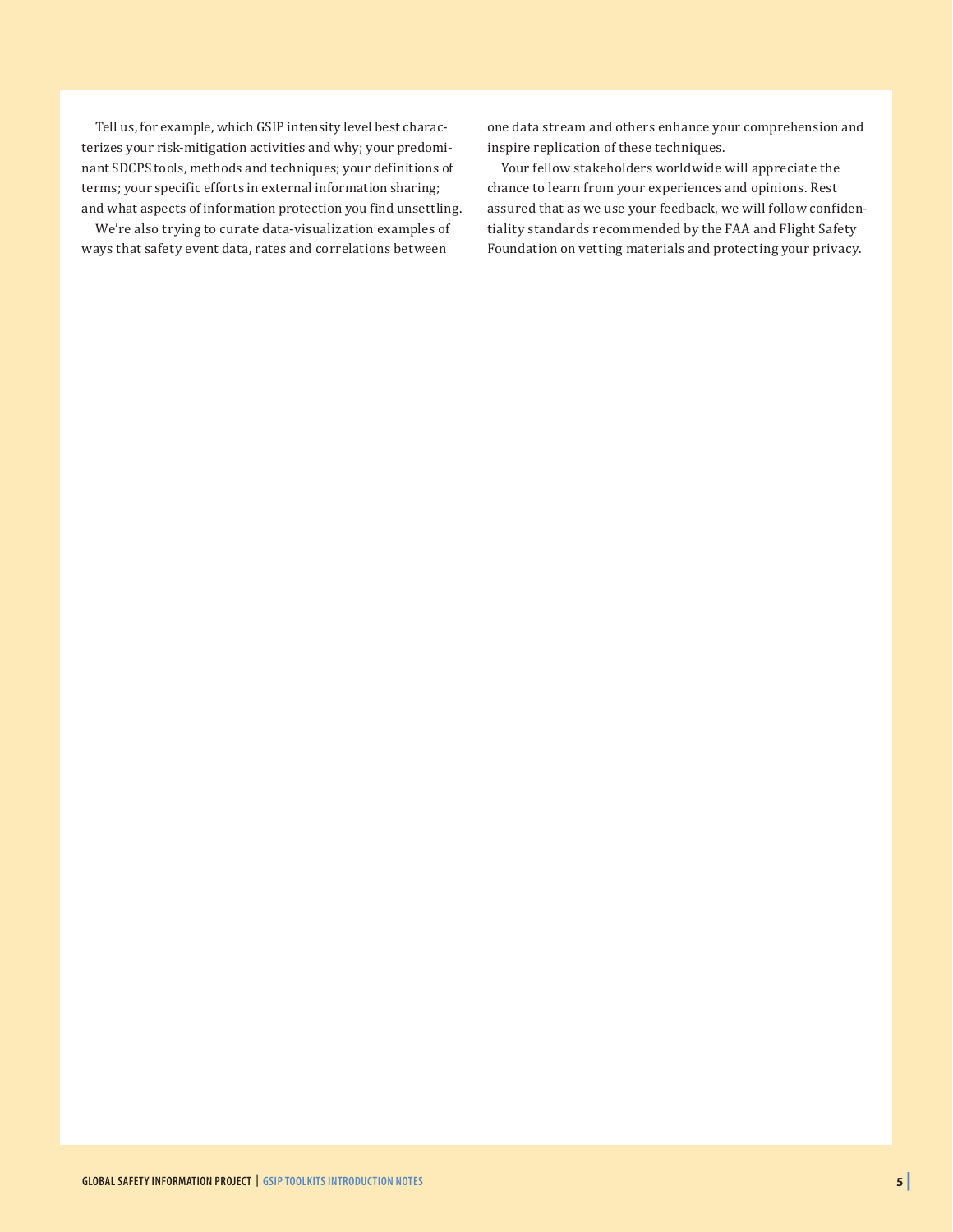## <span id="page-6-0"></span>**Version 2 Highlights**

s noted, any of the GSIP toolkits in our Version 2 colled tion could match your organization's intensity of SDCI activities for key situations. Before you make this sele tion, take cues from the following highlights and sc s noted, any of the GSIP toolkits in our Version 2 collection could match your organization's intensity of SDCPS activities for key situations. Before you make this selecnew toolkit's table of contents.

The *GSIP Level 1 Intensity Toolkit* offers a full breakdown and explanation of basic safety data sources with examples. They include mandatory occurrence/event reporting (like reports to your CAA), your company's operational reporting, your company's internal audits, external (third-party) audits, employee voluntary disclosure safety reporting programs, internal special-investigation safety reports, audit data, employee safety surveys, public safety information, and internal and external safety assurance program reports.

This toolkit also contains advice about building and preserving the trust of your people in safety data collection systems, the systems' quality and integrity, and how they are perceived and used. Featured planning methods are to create a data-collection map of your capabilities, to introduce the root cause–analysis tool and to use Kasuo Ishikawa's causeand-effect diagram, also known as a "fishbone" diagram.

Other methods cited are baseline analysis, frequency-based assessments of safety events, ICAO's safety risk probability scale, a risk matrix and a risk register. Information sharing at this level most often refers to the exchange of safety information within a single organization (such as flight operations or maintenance) with the intent to increase safety program participation, safety data quality and operational performance.

The *GSIP Level 2 Intensity Toolkit* offers an enhanced briefing on the bow-tie model and the causal factors checklist. Its data collection section highlights ways to collect outcome-based

data from automated/system-based data sources (such as flight data monitoring and air traffic control radar data). The data analysis section tells why stakeholders often limit themselves to identifying only the primary causal factors of a safety event or risk.

There are exceptions, however, such as when a data collection prompt (or trigger) creates the need for more safety data to pinpoint probable causes and contributing factors for an event. Data storage systems and error-checking procedures become significantly more prominent and critical here than at Level 1 intensity.

High volumes of data and new data types at this level drive the use of sophisticated technologies and demand strong protections of data integrity and accuracy. Organizations at this level often perform trend analysis with data-visualization methods or statistical methods. Visual trend analysis typically involves plotting data points in software and examining their dispersion.

Our Version 2 toolkits also provide new insights into SIP. For example, the *GSIP Level 2 Intensity Toolkit* emphasizes several aviation-relevant issues, including legal measures called *advance arrangements*. These are ICAO-recommended laws, agreements, policies and practices designed to enhance your protection, increase your confidence in reporting systems and encourage you to continue sharing safety information through voluntary programs. Advance arrangements and advance inter-agency arrangements ensure that safety information will not be used for purposes other than safety.

Another measure calls for helping to implement ICAO's newly recommended policies and practices that extend your existing protection. For example, states can extend accident

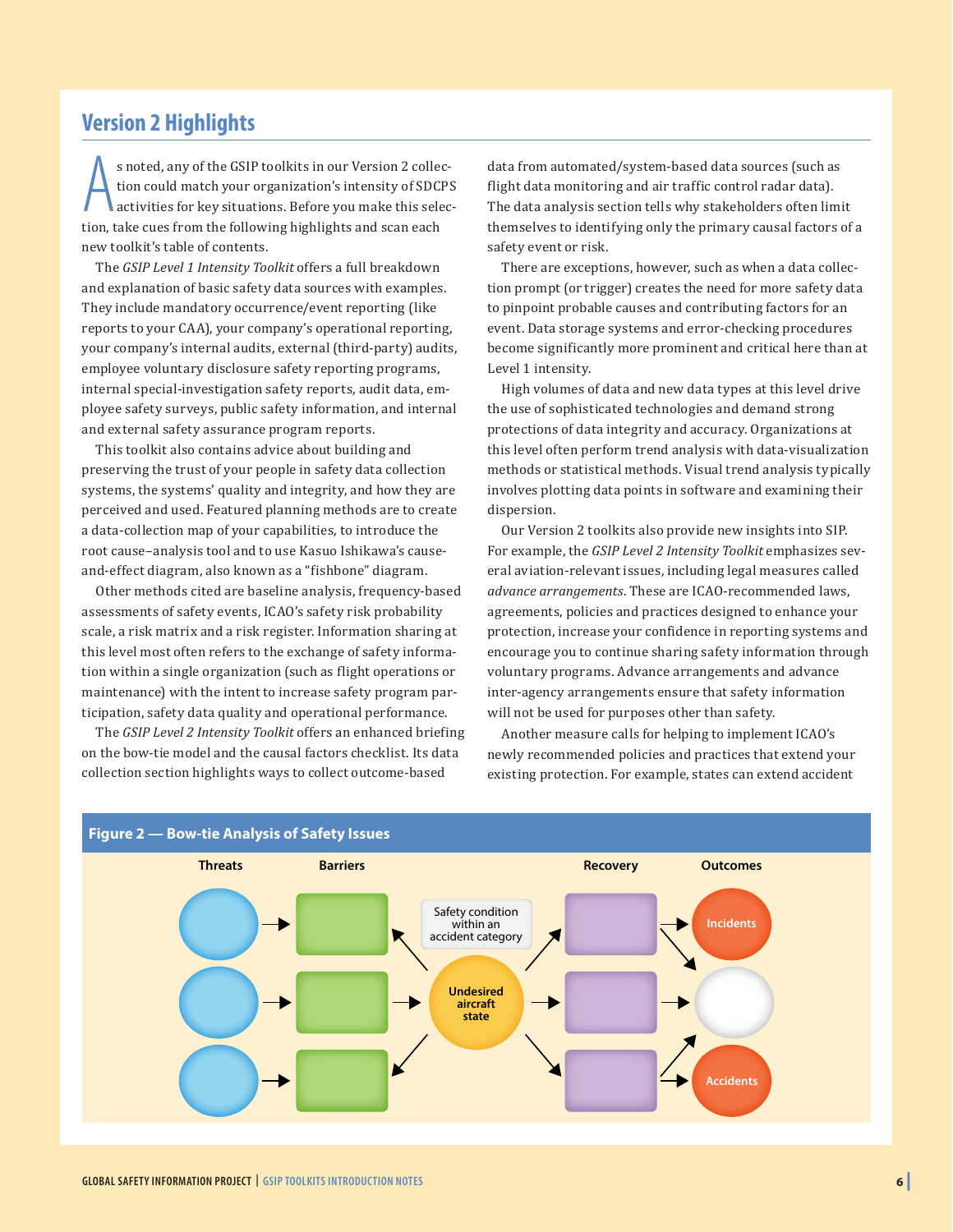information protection through inter-state cooperation, protecting you from certain uses of the content of final reports of accidents, accident data and findings generated by transportation accident investigation authorities. These arrangements also can protect safety information that is shared within the government, including with agencies whose primary function (for example, the function of administration of justice) is not aviation safety.

Extending existing protection of employee voluntary safety reporting systems to CAAs' mandatory occurrence reporting systems also now warrants attention as a major international issue. Certain information may have to be disclosed because of 'freedom of information' and/or other laws. This may result in safety information being used for reasons other than aviation safety.

The *GSIP Level 3 Intensity Toolkit* offers methods that assume you have sufficiently high volumes of data for advanced bow-tie models, which are introduced here for the first time in a GSIP toolkit. For a given undesired state, these data sources can provide comprehensive insights disseminated through software dashboards, case studies, safety newsletters, charts, tables and comprehensive computer-generated visualizations of analytical results.

Combining a contributory-factors checklist with a causalfactors checklist helps you contextualize and focus your safety investigators' preliminary questions about how a safety event occurred. Many analysts, however, face unrealistic expectations of high analytical granularity. This expectation can push them into overextending their capability to perform deep dives into safety data to access fine details of every imaginable undesired aircraft state. While immensely valuable in theory, using that capability often is inadvisable.

A primary objective of safety management at this intensity level is to create a process for continual SPI refinement. Advanced data analyses would help you apply detailed risk data and insights to precisely adjust your SPI metrics and targets. The contributory factors data and advanced bow-tie model analyses also support effective SDCPS action plans.

Getting more complex on the data collected, analyzed and shared brings on bigger challenges in protecting the data. This may be because of acute sensitivity to any suggestion or hint of inadequate protection of voluntarily submitted safety information. Organizations at this intensity level are likely to delve into qualitative data about individual human performance, so even internal information sharing raises difficult new communication challenges.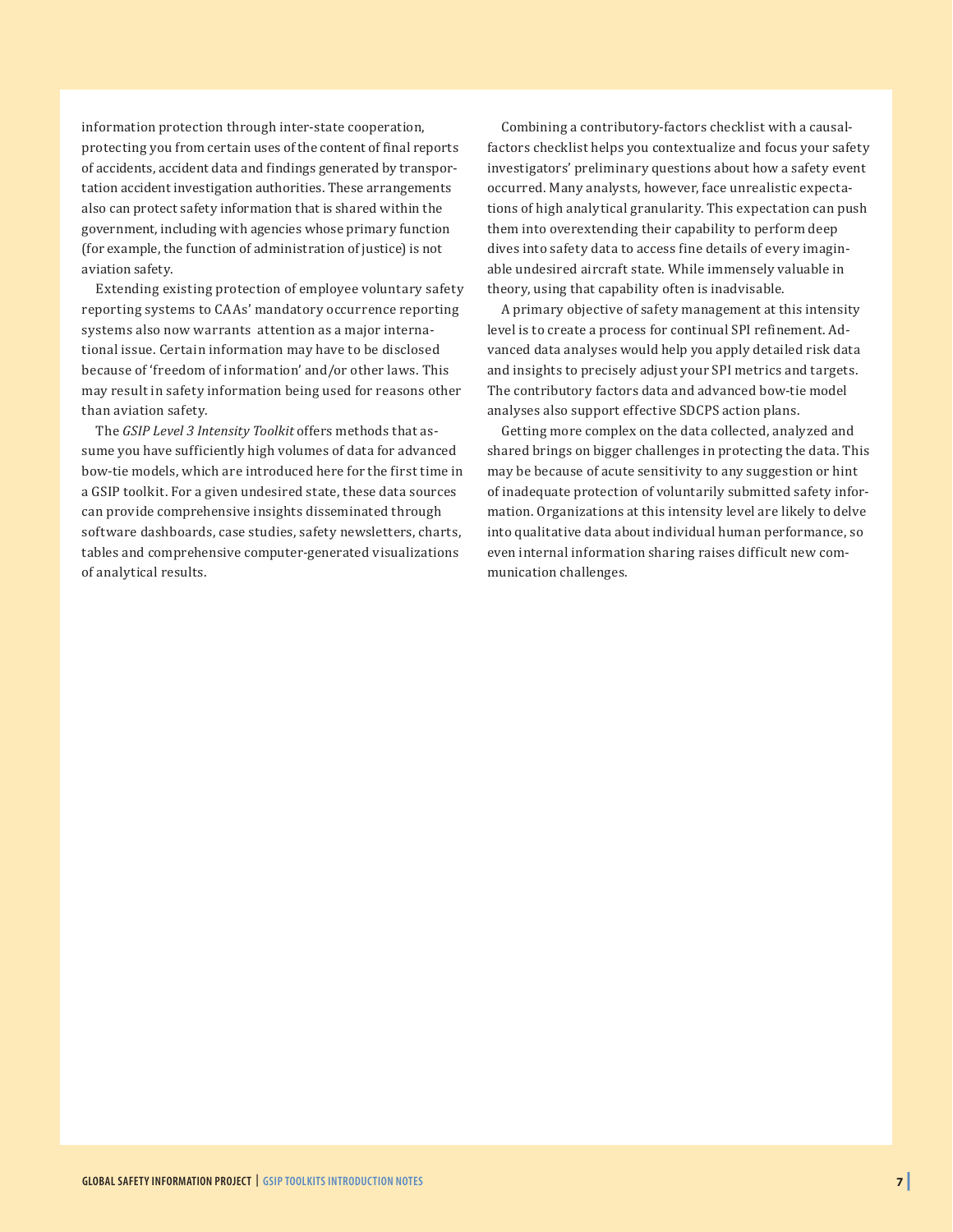## <span id="page-8-0"></span>**Additional Toolkit Notes**

**O**ur Version 1 toolkits grouped data sources for elementary risk mitigation into three categories: *public safet* information, *reportable occurrences* and *safety programformation*. The first toolkits outlined the data c ur Version 1 toolkits grouped data sources for elementary risk mitigation into three categories: *public safety information, reportable occurrences* and *safety program*  data analysis, information sharing and information protection activities within the industry, and included a brief discussion on how the levels of intensity were perceived.

In Version 2 of our toolkits, we provide much more content on the risk management steps and methods for each level of intensity. Instead of separate documents on data collection, data analysis, information sharing and information protection, the new toolkits are broken down by intensity level covering each of the SDCPS activities within each level.

It should be noted that once an organization follows the contents through the increasing levels of intensity and collaborative suggestions at Level 3 and greater sharing is realized, safety information protection takes on increased importance. Very few organizations can operate with a broad level of sharing without some assurances that the sharing of safety information will not lead to an undesired effect on the organization.

Flight Safety Foundation encourages strong SMS processes as your first step in data collection and data analysis. Next, information sharing is a critical complementary addition for evolving a highly effective SDCPS. Sharing gives you a broader perspective on risk, especially in detecting hazards that may not be visible in your normal data streams. Many stakeholders have told us they attribute successful SPIs, or enhancing their SPIs, to recent initiatives in safety information sharing. Some of the benefits of information sharing include benchmarking SPI status with similar organizations and operations; pooling data with others for structured analysis; conducting a structured information exchange of risk data with other organizations;

sharing data analysis techniques and results; and publishing lessons learned from the outcomes of mitigation efforts.

If you already conduct risk management at Level 3 or beyond, you're undoubtedly aware these intensity levels are possible only under strict safety information protection agreements with equally strict governance and operating policies for all parties. We're not implying that safety information protection is of less consequence if you conduct risk management at Level 1 intensity or Level 2 intensity. The need for this protection is universal. If you compare the Version 2 toolkits, however, the reality of the need to escalate protection activity is clear.

#### **Mapping Reactive, Proactive, Predictive Toolkits**

In addition to covering our toolkits by a level of intensity, we have also attempted to include methods to conduct reactive, proactive and predictive methods of data collection and analysis. The following figures (3, 4 [p. 9] and 5 [p. 9]) provide an easy reference to places where these methods are spelled out within each level of intensity.

#### **Information Protection**

The ICAO term *safety information protection* (SIP) implies having a formal process that supports your SDCPS. Our overriding recommendation continues to be consistent across all intensity levels: "Ensure you remain aware of the latest ICAO standards and recommended practices (SARPs) for SIP." The Information Protection sections of our toolkit are targeted for a slightly different audience than the other sections. The audience for our safety collection, safety analysis and information sharing are aimed at safety risk managers and top level safety leadership within service providers or regulators. Yet, when it comes to Information protection the recommendations shift

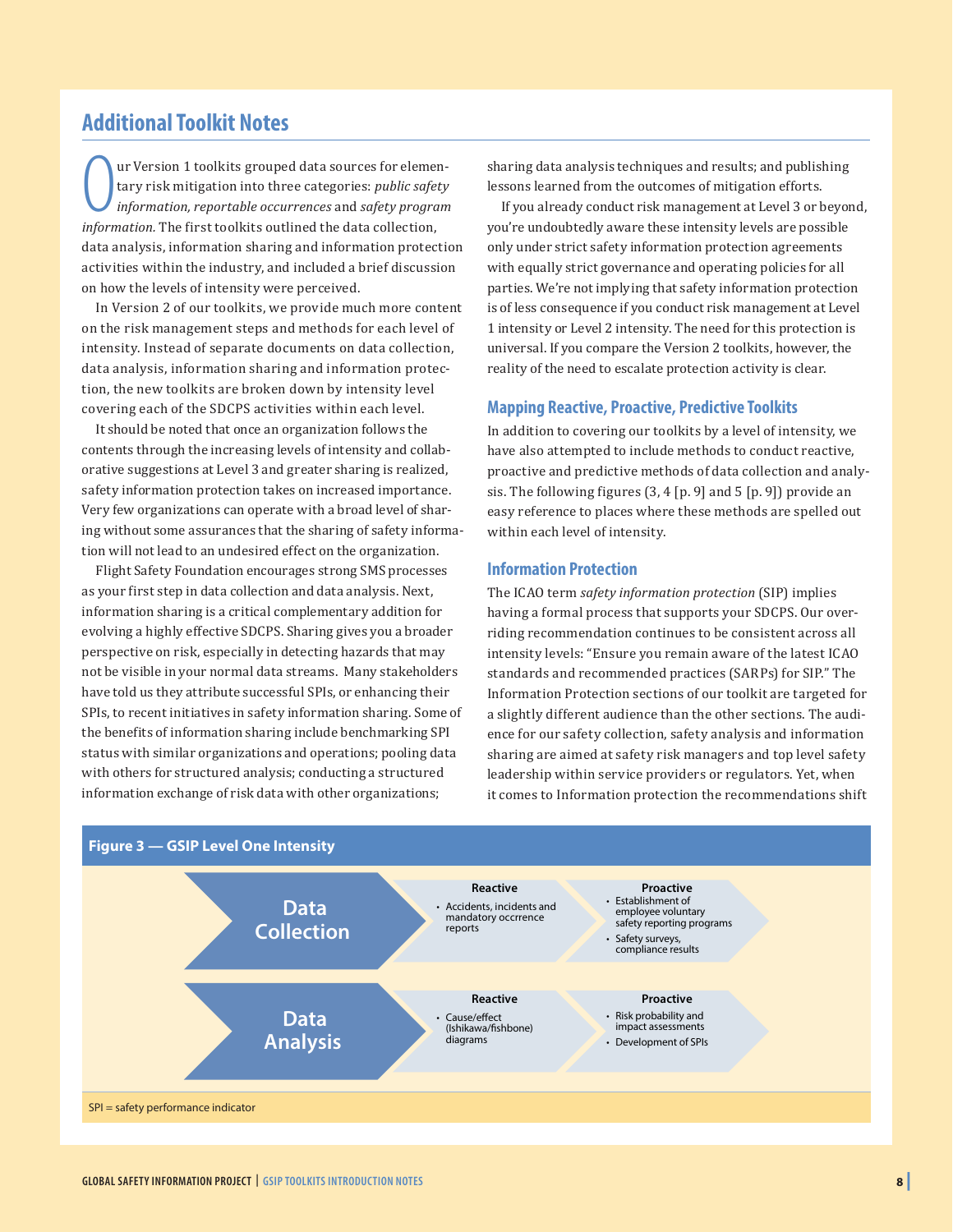

ACARS = aircraft communications addressing and reporting system; FDM = flight data management; FOQA = flight operational quality assurance; SPI = safety performance indicator



more towards the safety leadership and the regulators that

eventually carry out the ICAO SIP protections. ICAO's existing and upcoming SARPs provide principles of

protection and principles of exception. The SARPs also require stakeholders to protect against the public disclosure of safety information; to have a competent authority that balances the interests of safety and the need for the proper administration of justice; and to apply appropriate safeguards to ensure safety information is protected.

Flight Safety Foundation strongly recommends that you regard the protection of safety data and safety information as critical to ensuring that this safety information continues to be reported and remains available to your SDCPS.

Our Version 1 SIP toolkit also outlined a long-term plan for producing SIP training modules, educational assistance on SIP issues to various stakeholder groups (such as guides for handling sensitive data, model regulations and legislation) and an architecture to communicate changes.

The Foundation's Legal Advisory Committee still anticipates sharing case studies of best practices. Examples are effective de-identification of safety data, routine non-disclosure agreements used by aviation service providers and summaries of information for public presentations with awareness of potential legal implications. Another is reinforcing commitments by individuals to securely handle any information that identifies people.